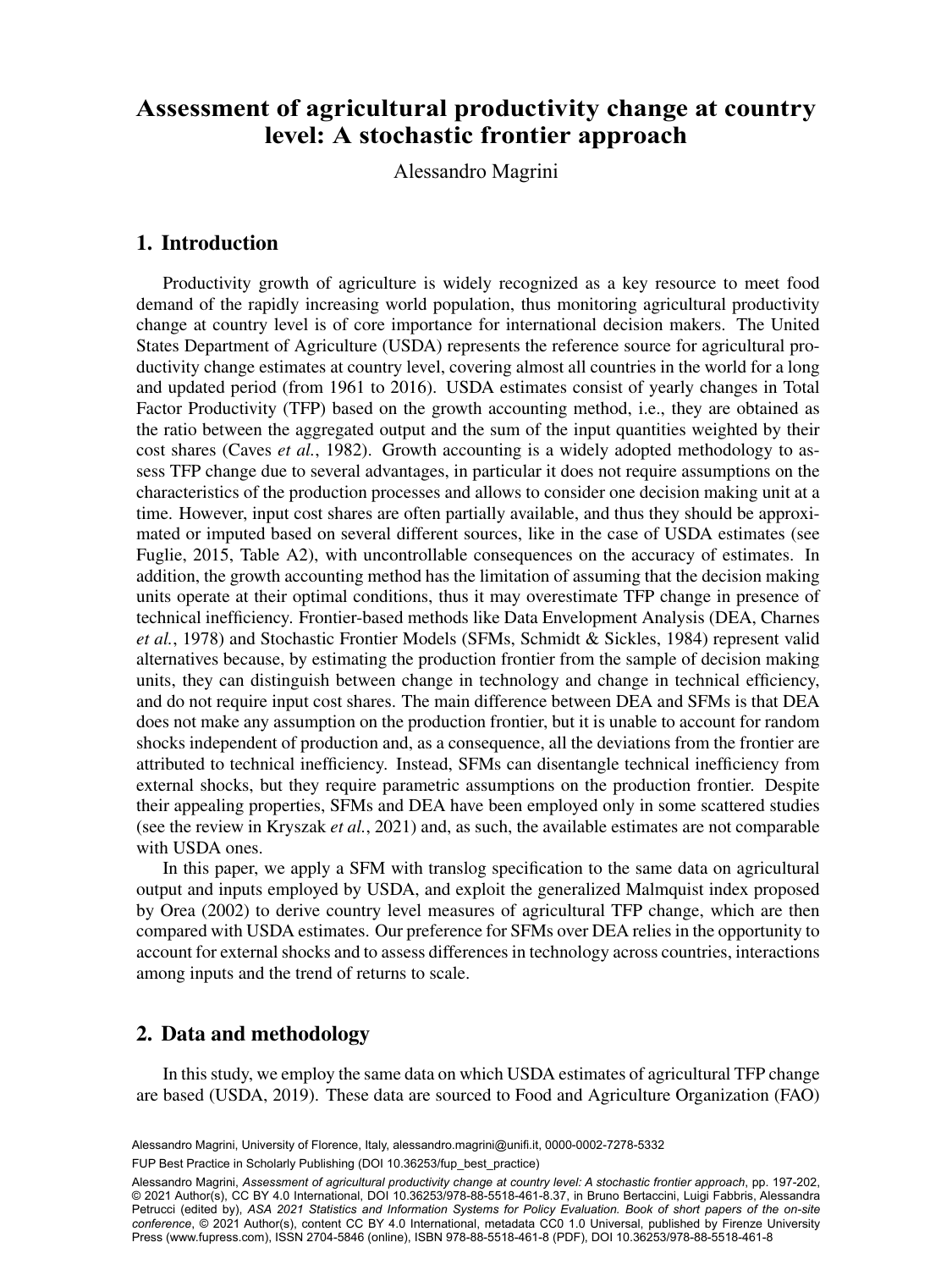and to International Labour Organization (ILO), and integrated by modeled estimates. The output variable is the gross agricultural production  $(Y,$  thousand US dollars, 2004–2006 average international prices), while the input variables consist of six measures: land use  $(X_1, \text{ rain-})$ fed cropland equivalents), labour force  $(X_2)$ , economically active adults), livestock  $(X_3)$ , cattle equivalents), machinery stock ( $X_4$ , 40 CV tractor equivalents), fertilizer use ( $X_5$ , tonnes of nutrients), animal feed  $(X_6$ , megacalories of metabolizable energy). The data have annual frequency in the period 1961–2016 and cover the almost totality of countries in the world. In particular, the considered countries account for more than 99.7% of FAO's global gross agricultural output. Some national data have been aggregated to create consistent political units over time (e.g., former Yugoslavia, former Czechoslovakia, Ethiopia plus Eritrea, former Soviet Union) or to avoid very small measurements (e.g., Lesser Antilles, Micronesia), for a total of 170 countries. Futher details and descriptive statistics can be found in Fuglie (2015).

Let  $i = 1, \ldots, n$  denote the decision making units (countries) and  $t = 1, \ldots, T$  the time points (years). Also, let  $y_{i,t}$  be the output level produced by unit i at time t and  $x_{i,j,t}$  the level of the j-th input  $(j = 1, \ldots, p)$  employed by unit i at time t. A Stochastic Frontier Model (SFM) has the following general form (Schmidt & Sickles, 1984):

$$
y_{i,t} = f(\boldsymbol{x}_{i,t}; \Theta) \exp(v_{i,t} - u_{i,t}) \qquad i = 1, ..., n; \ t = 1, ..., T
$$
 (1)

where  $f$  is the production frontier, representing the maximum output level technically feasible based on a given combination of the inputs  $x_{i,t} = (x_{i,1,t}, \ldots, x_{i,j,t}, \ldots, x_{i,p,t})$  and a given technology Θ, while  $v_{i,t} \in \mathbb{R}$  and  $u_{i,t} \in \mathbb{R}^+$  are two random errors representing the deviation from the production frontier  $f$  due to shocks, respectively, independent of the producer and related to the production. As such, the maximum feasible output may differ from the maximum output level technically feasible due to the occurrence of either favourable or unfavourable events beyond the control of producers. Specifically, the maximum feasible output for unit  $i$  at time  $t$  is equal to  $y_{i,t}^* = f(\mathbf{x}_{i,t}, \Theta) \exp(v_{i,t})$ , thus technical efficiency is  $TE_{i,t} = y_{i,t}/y_{i,t}^* = \exp(-u_{i,t})$ . We employ the following translog specification for  $f$ :

$$
f(\mathbf{x}_{i,t};\Theta) = \exp\left(\alpha_i + \delta t + \gamma t^2 + \sum_{j=1}^p \beta_j \log x_{i,j,t} + \sum_{j=1}^p \sum_{k=i}^p \beta_{j,k} \log x_{i,j,t} \log x_{i,k,t} + \sum_{j=1}^p \lambda_j t \log x_{i,j,t} + \sum_{j=1}^p \eta_j t^2 \log x_{i,j,t}\right)
$$
\n(2)

This formulation is identical to the most commonly adopted one in the literature (see the review in Laureti, 2006, Chapter 3, and in Magrini, 2021), with the difference that we added parameters  $\eta_1, \ldots, \eta_p$  to allow output elasticities to vary in time according to a quadratic trend, rather than to a linear one. The frontier specification in (2) leads to the following SFM:

$$
\log y_{i,t} = \alpha_i + \delta t + \gamma t^2 + \sum_{j=1}^p \beta_j \log x_{i,j,t} + \sum_{j=1}^p \sum_{k=i}^p \beta_{j,k} \log x_{i,j,t} \log x_{i,k,t} + \sum_{j=1}^p \lambda_j t \log x_{i,j,t} + \sum_{j=1}^p \eta_j t^2 \log x_{i,j,t} + v_{i,t} - u_{i,t}
$$
\n(3)

with  $\varepsilon_{i,t} = v_{i,t} - u_{i,t}$ . We complete the specification of the SFM by assuming:

$$
v_{i,t} \sim_{i.i.d.} \mathbf{N}(0, \sigma_V^2)
$$
  

$$
u_{i,t} = \phi_i t + \psi_i t^2 + U_i \qquad U_i \sim_{i.i.d.} \mathbf{N}^+(0, \sigma^2)
$$
  

$$
\mathbf{Cov}(v_{i,t}, U_i) = 0 \quad \forall i, t
$$
 (4)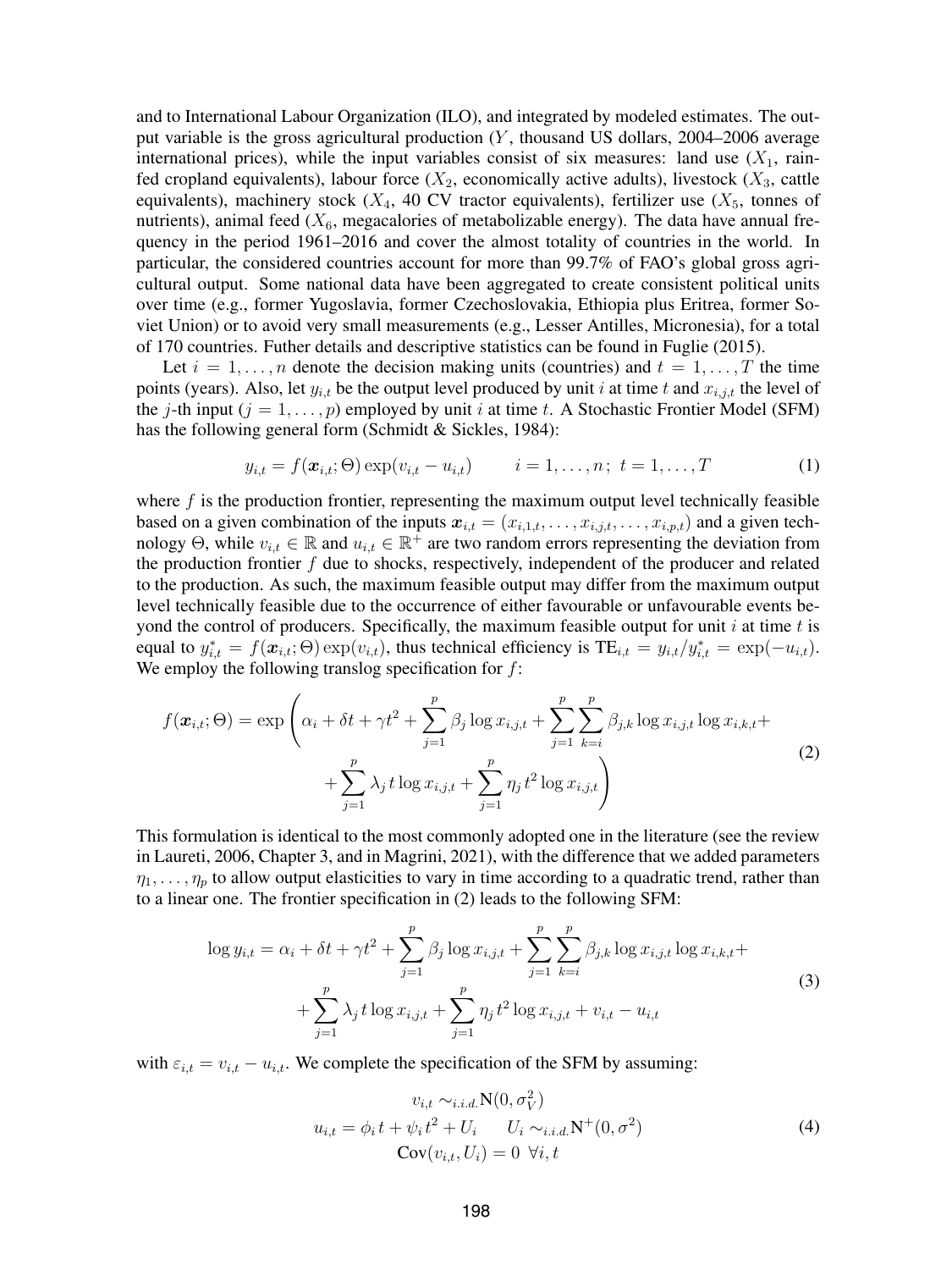where parameters  $\phi_i$  and  $\psi_i$  regulate the second order polynomial trend of the logarithmic technical efficiency of country i, 'i.i.d.' stands for 'independent and identically distributed',  $N(\cdot)$ and  $N^+(\cdot)$  denote the Normal and the half Normal distribution, respectively. This specification for  $u_{i,t}$  is the same as in Battese & Coelli (1995) with the addition of the quadratic term.

In order to account for technological gaps among countries with different level of development, we specify four separate models according to the WESP 2020 classification (United Nations, 2020): 'industrialized' (28), 'transition' (22), 'developing' (42), 'least developed' (78). Before estimating the parameters, the time variable is coded as the year minus 1961, thus  $t =$  $0, 1, \ldots, 55$ , and the input variables are divided by their respective sample mean. This allows first order coefficients  $\beta_1, \ldots, \beta_p$  to be interpreted as the output elasticity of each input evaluated at the sample mean and at the first time point (year 1961), and makes the output elasticity of the j-th input evaluated at the sample mean and at year s equal to  $\beta_j + \lambda_j (s-1961) + \eta_j (s-1961)^2$ .

TFP change is assessed through the generalized Malmquist index proposed by Orea (2002), which allows to account for variable returns to scale. Based on this index, the TFP change between two time points s and t (TFPC<sub>s,t</sub>) is decomposed into technological change (TC<sub>s,t</sub>), technical efficiency change  $(EC_{s,t})$ , and scale change  $(SC_{s,t})$ :

$$
\text{TFPC}_{s,t} = \text{TC}_{s,t} \cdot \text{EC}_{s,t} \cdot \text{SC}_{s,t} \tag{5}
$$

Orea (2002) showed that, under a translog production frontier, these three terms equate to:

$$
TC_{s,t} = \exp\left[\frac{1}{2}\left(\frac{\partial \log y_{i,s}}{\partial s} + \frac{\partial \log y_{i,t}}{\partial t}\right)\right]
$$
  
\n
$$
EC_{s,t} = \exp\left[\mathbb{E}(u_{i,s} \mid \varepsilon_{i,s}) - \mathbb{E}(u_{i,t} \mid \varepsilon_{i,t})\right]
$$
  
\n
$$
SC_{s,t} = \exp\left[\frac{1}{2}\sum_{j=1}^{p}\left(\frac{\sum_{j=1}^{p} e_{i,j,s} - 1}{\sum_{j=1}^{p} e_{i,j,s}} e_{i,j,s} + \frac{\sum_{j=1}^{p} e_{i,j,t} - 1}{\sum_{j=1}^{p} e_{i,j,t}} e_{i,j,t}\right) \frac{\log x_{i,j,t}}{\log x_{i,j,s}}
$$
  
\n
$$
e_{i,j,s} = \frac{\partial \log y_{i,s}}{\partial \log x_{i,j,s}} \qquad e_{i,j,t} = \frac{\partial \log y_{i,t}}{\partial \log x_{i,j,t}}
$$
 (6)

#### 3. Results

We performed maximum likelihood estimation of model (3) for each group of countries using the R package frontier (Coelli & Henningsen, 2020). Parameter estimates imply significant and positive output elasticities at the sample mean for the almost totality of time points in all the four models, suggesting consistency with the economic theory. Also, the quadratic component of the trend of output elasticities (parameters  $\eta_i$ ,  $j = 1, \ldots, p$ ) and of logarithmic technical inefficiencies (parameters  $\psi_i$ ,  $i = 1, \ldots, n$ ) are significant, respectively, for most inputs and countries, supporting the adequacy of our model formulation.

Figure 1 displays the time series of the estimated overall elasticity at the sample mean, equal to the sum of all output elasticities at the sample mean by time point. Since the overall elasticity is almost always significantly lower than one for all groups of countries, we deduce that returns to scale are decreasing (and not constant) in the considered period. Based on this result, the assumption of constant returns to scale made by many authors appears just a simplification and not a real property of the production processes of the various countries.

Based on the estimated models, we computed TFPC and its components (TC, EC and SC) with  $s = t-1$  (chained index numbers) and with  $s = 1961$  (index numbers with base year 1961). Table 1 reports average annual percentage changes averaged by group of countries, while Figure 2 displays the time series of index numbers with base year 1961 for a selection of countries. We see that USDA estimates of TFP change are greater in absolute value than ours for most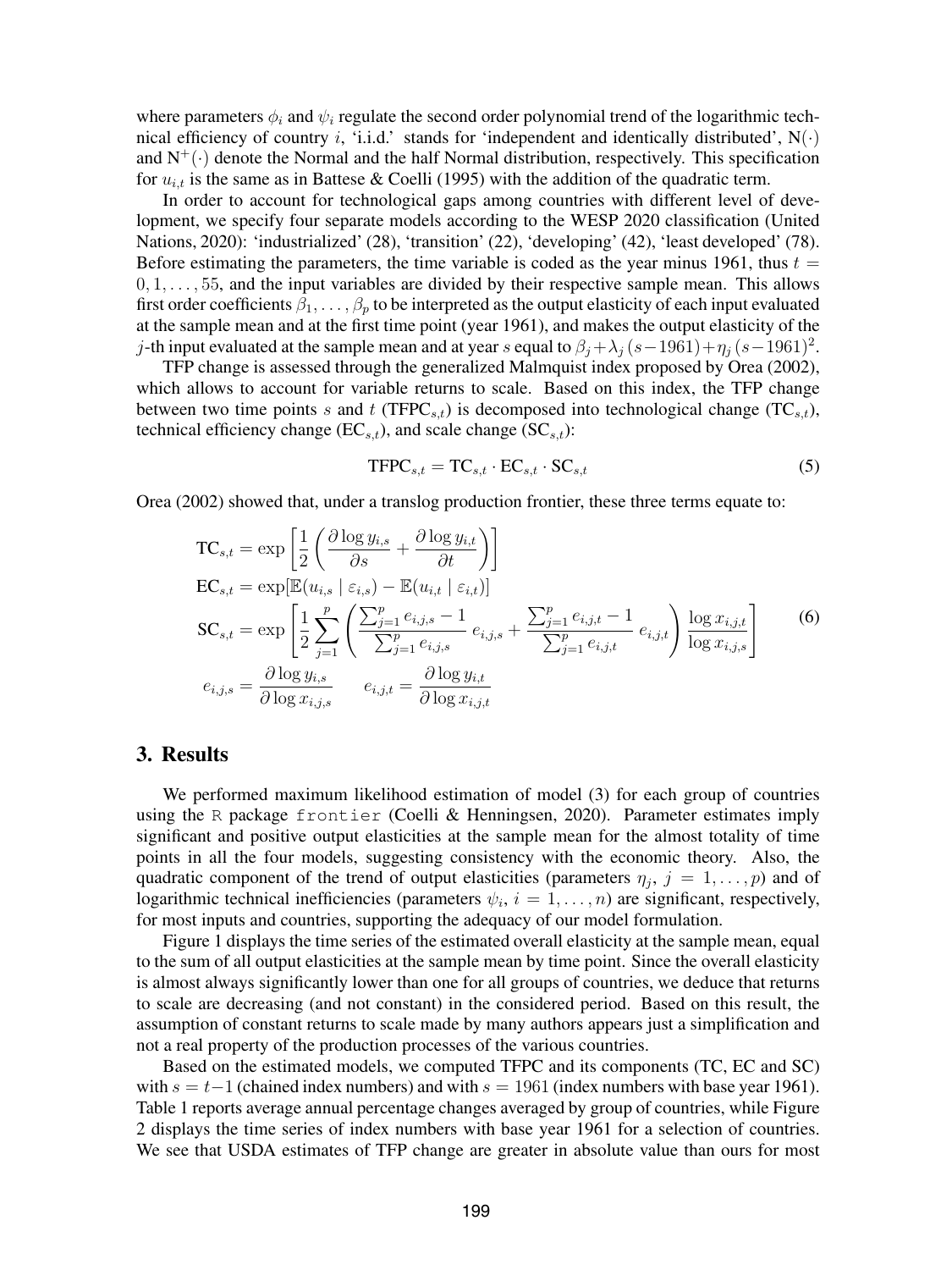

Figure 1: Time series of the estimated overall elasticity at the sample mean. Shaded areas indicate 95% confidence intervals.

Table 1: Average annual percentage variation of our and USDA's estimates of TFP change averaged by geographical region. The region 'Africa, sub-Saharan' does not include South Africa, while the region 'Oceania' does not include Australia and New Zealand.

| 1961-1975             |             |             |         |         |           | 1991-2005             |             |             |                    |         |         |
|-----------------------|-------------|-------------|---------|---------|-----------|-----------------------|-------------|-------------|--------------------|---------|---------|
| Region                | <b>USDA</b> | <b>TFPC</b> | TC      | EC      | <b>SC</b> | Region                | <b>USDA</b> | <b>TFPC</b> | TC                 | EC      | SС      |
| America, north        | $+0.56$     | $+1.36$     | $+1.35$ | $+0.17$ | $-0.16$   | America, north        | $+2.39$     | $+1.48$     | $+1.51$            | $+0.08$ | $-0.11$ |
| America, central      | $+1.05$     | $-0.02$     | $+1.48$ | $-1.31$ | $-0.17$   | America, central      | $+0.93$     | $+0.58$     | $+0.96$            | $-0.29$ | $-0.08$ |
| America, south        | $+1.11$     | $+0.22$     | $+1.26$ | $-0.90$ | $-0.13$   | America, south        | $+0.67$     | $+1.11$     | $+1.05$            | $+0.21$ | $-0.14$ |
| Europe, north         | $-0.20$     | $+0.65$     | $+1.38$ | $-0.74$ | $+0.02$   | Europe, north         | $+1.07$     | $+0.82$     | $+0.59$            | $+0.14$ | $+0.10$ |
| Europe, west          | $+1.14$     | $+0.74$     | $+1.06$ | $-0.07$ | $-0.26$   | Europe, west          | $+0.99$     | $+0.81$     | $+0.66$            | $+0.01$ | $+0.15$ |
| Europe, south         | $+1.13$     | $+0.26$     | $+1.34$ | $-0.81$ | $-0.26$   | Europe, south         | $+1.33$     | $+0.74$     | $+0.43$            | $+0.27$ | $+0.05$ |
| Europe, east          | $-0.63$     | $-1.10$     | $+0.93$ | $-0.83$ | $-1.18$   | Europe, east          | $+0.56$     | $+2.24$     | $+0.93$            | $-0.07$ | $+1.37$ |
| Asia, west            | $+0.07$     | $+0.06$     | $+1.00$ | $-0.72$ | $-0.21$   | Asia, west            | $+2.79$     | $+0.69$     | $+0.97$            | $-0.20$ | $-0.07$ |
| Asia, central         | $+0.10$     | $+0.16$     | $+1.14$ | $-0.37$ | $-0.59$   | Asia, central         | $+1.58$     | $+1.36$     | $+1.29$            | $-0.20$ | $+0.27$ |
| Asia, east            | $+1.04$     | $+0.10$     | $+0.71$ | $-0.23$ | $-0.38$   | Asia, east            | $+0.90$     | $+0.46$     | $+0.91$            | $-0.27$ | $-0.18$ |
| Africa, north         | $+2.92$     | $+0.48$     | $+1.15$ | $-0.45$ | $-0.21$   | Africa, north         | $+0.77$     | $+1.49$     | $+0.98$            | $+0.61$ | $-0.11$ |
| Africa, sub Saharan   | $-0.41$     | $+0.05$     | $+0.81$ | $-0.61$ | $-0.14$   | Africa, sub Saharan   | $+0.46$     | $+0.61$     | $+1.15$            | $-0.42$ | $-0.10$ |
| South Africa          | $-0.65$     | $+0.32$     | $+0.89$ | $-0.34$ | $-0.22$   | South Africa          | $+2.95$     | $+1.62$     | $+1.33$            | $+0.25$ | $+0.04$ |
| Australia-New Zealand | $+1.18$     | $+1.02$     | $+0.98$ | $+0.40$ | $-0.36$   | Australia-New Zealand | $+1.77$     | $+1.06$     | $+1.49$            | $-0.14$ | $-0.27$ |
| Oceania               | $-1.17$     | $-0.54$     | $+0.99$ | $-1.54$ | $+0.03$   | Oceania               | $+0.27$     | $-0.90$     | $+0.54$            | $-1.32$ | $-0.11$ |
| 1976-1990             |             |             |         |         |           | 2006-2016             |             |             |                    |         |         |
| Region                | <b>USDA</b> | <b>TFPC</b> | TC      | EC      | SC        | Region                | <b>USDA</b> | <b>TFPC</b> | TC                 | EC      | SC      |
| America, north        | $+1.42$     | $+1.55$     | $+1.41$ | $+0.13$ | $+0.01$   | America, north        | $+1.18$     | $+1.73$     | $+1.\overline{59}$ | $+0.05$ | $+0.09$ |
| America, central      | $+0.24$     | $+0.24$     | $+1.16$ | $-0.80$ | $-0.11$   | America, central      | $+1.03$     | $+0.96$     | $+0.82$            | $+0.15$ | $-0.02$ |
| America, south        | $+1.17$     | $+0.58$     | $+1.11$ | $-0.35$ | $-0.17$   | America, south        | $+2.02$     | $+1.65$     | $+0.98$            | $+0.70$ | $-0.03$ |
| Europe, north         | $+1.19$     | $+0.88$     | $+1.06$ | $-0.31$ | $+0.13$   | Europe, north         | $+1.82$     | $+0.74$     | $+0.17$            | $+0.52$ | $+0.05$ |
| Europe, west          | $+1.73$     | $+0.86$     | $+0.91$ | $-0.03$ | $-0.02$   | Europe, west          | $+1.47$     | $+0.47$     | $+0.37$            | $+0.04$ | $+0.06$ |
| Europe, south         | $+1.97$     | $+0.36$     | $+0.93$ | $-0.27$ | $-0.29$   | Europe, south         | $+0.71$     | $+0.62$     | $-0.20$            | $+0.75$ | $+0.08$ |
| Europe, east          | $+0.36$     | $-0.35$     | $+0.39$ | $-0.45$ | $-0.28$   | Europe, east          | $+1.95$     | $+1.70$     | $+1.52$            | $+0.27$ | $-0.09$ |
| Asia, west            | $+2.34$     | $+0.08$     | $+0.99$ | $-0.47$ | $-0.43$   | Asia, west            | $-0.07$     | $+0.82$     | $+0.96$            | $+0.04$ | $-0.17$ |
| Asia, central         | $+0.30$     | $+0.46$     | $+1.02$ | $-0.29$ | $-0.26$   | Asia, central         | $+1.18$     | $+0.77$     | $+1.41$            | $-0.12$ | $-0.51$ |
| Asia, east            | $+1.15$     | $+0.33$     | $+0.87$ | $-0.26$ | $-0.27$   | Asia, east            | $+1.32$     | $+0.60$     | $+1.08$            | $-0.29$ | $-0.21$ |
| Africa, north         | $+1.94$     | $+0.94$     | $+1.06$ | $+0.07$ | $-0.19$   | Africa, north         | $+1.66$     | $+2.11$     | $+1.07$            | $+1.09$ | $-0.05$ |
| Africa, sub Saharan   | $+0.11$     | $+0.32$     | $+0.95$ | $-0.52$ | $-0.10$   | Africa, sub Saharan   | $+0.21$     | $+0.80$     | $+1.30$            | $-0.33$ | $-0.16$ |
| South Africa          | $+2.11$     | $+1.01$     | $+1.10$ | $-0.04$ | $-0.05$   | South Africa          | $+1.55$     | $+1.99$     | $+1.45$            | $+0.51$ | $+0.02$ |
| Australia-New Zealand | $+0.95$     | $+1.29$     | $+1.16$ | $+0.13$ | $+0.00$   | Australia-New Zealand | $+0.53$     | $+1.13$     | $+1.60$            | $-0.38$ | $-0.09$ |
| Oceania               | $-0.90$     | $-0.86$     | $+0.81$ | $-1.43$ | $-0.22$   | Oceania               | $-1.36$     | $-0.89$     | $+0.43$            | $-1.22$ | $-0.09$ |

geographical regions and periods. Exceptions include North America, Sub-Saharan Africa, East Europe, Central Asia, North Africa and Australia-New Zealand, where our estimates are greater in absolute value than USDA ones, or even discordant, for at least half the periods shown in Table 1. From TFP changes at country level, we note that our and USDA's estimates are in substantial agreement for United States, France, United Kingdom, Australia, South Africa and India, while USDA estimates are very higher than ours for Germany, Italy, Japan, China and Brazil, and moderately higher for Russian Federation and former Yugoslavia. Instead, our estimates are fairly higher than USDA ones for Canada, Afghanistan and Somalia.

The difference between our and USDA's estimates may be due to the presence of techni-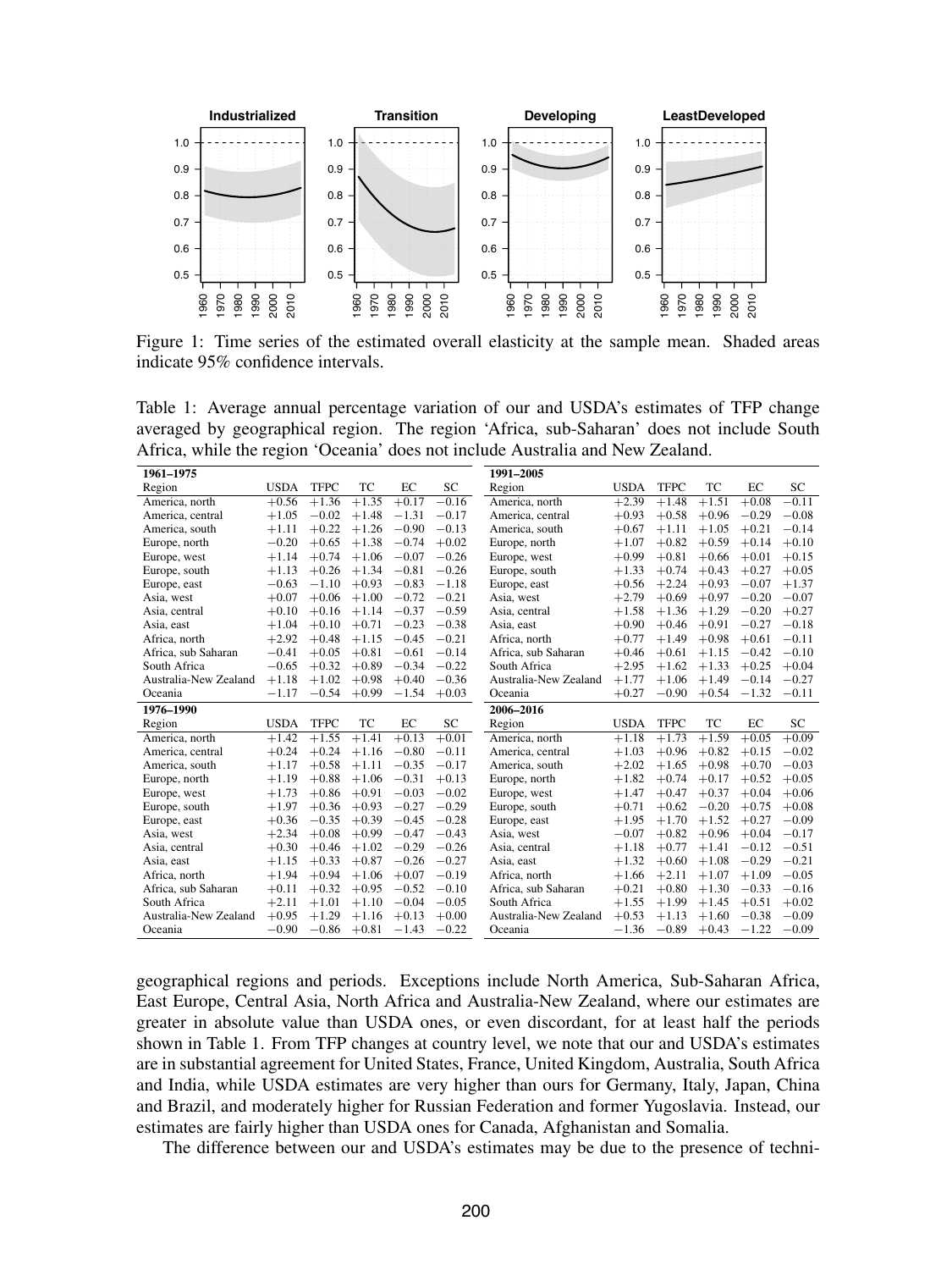

Figure 2: Our and USDA's estimates of TFP change for a selection of countries (indices, 1961=1). The time series of TFPC is shown in blue (TC, EC and SC denoted respectively by straight, dashed and dash-dotted black lines), while USDA estimates are shown in red.

cal inefficiency, that can be taken into account only by stochastic frontier models, but also to inaccuracies in USDA's input cost shares and/or in our model specification. Furthermore, our model is able to detect changes in input use through the term SC, which appears generally non-negligible, coherently with the evidence found in favour of decreasing returns to scale.

To provide an overall assessment on the agreement between our and USDA's estimates, we computed the Person correlation by country and found a median equal to 0.857, with first and third quartile equal to 0.554 and 0.943, respectively. These correlations emphasize that our and USDA's methodology provide different results but in substantial agreement, thus confirming the different theoretical foundations and suggesting the empirical validity of both of them. Full results are available at https://github.com/alessandromagrini/agrTFP.